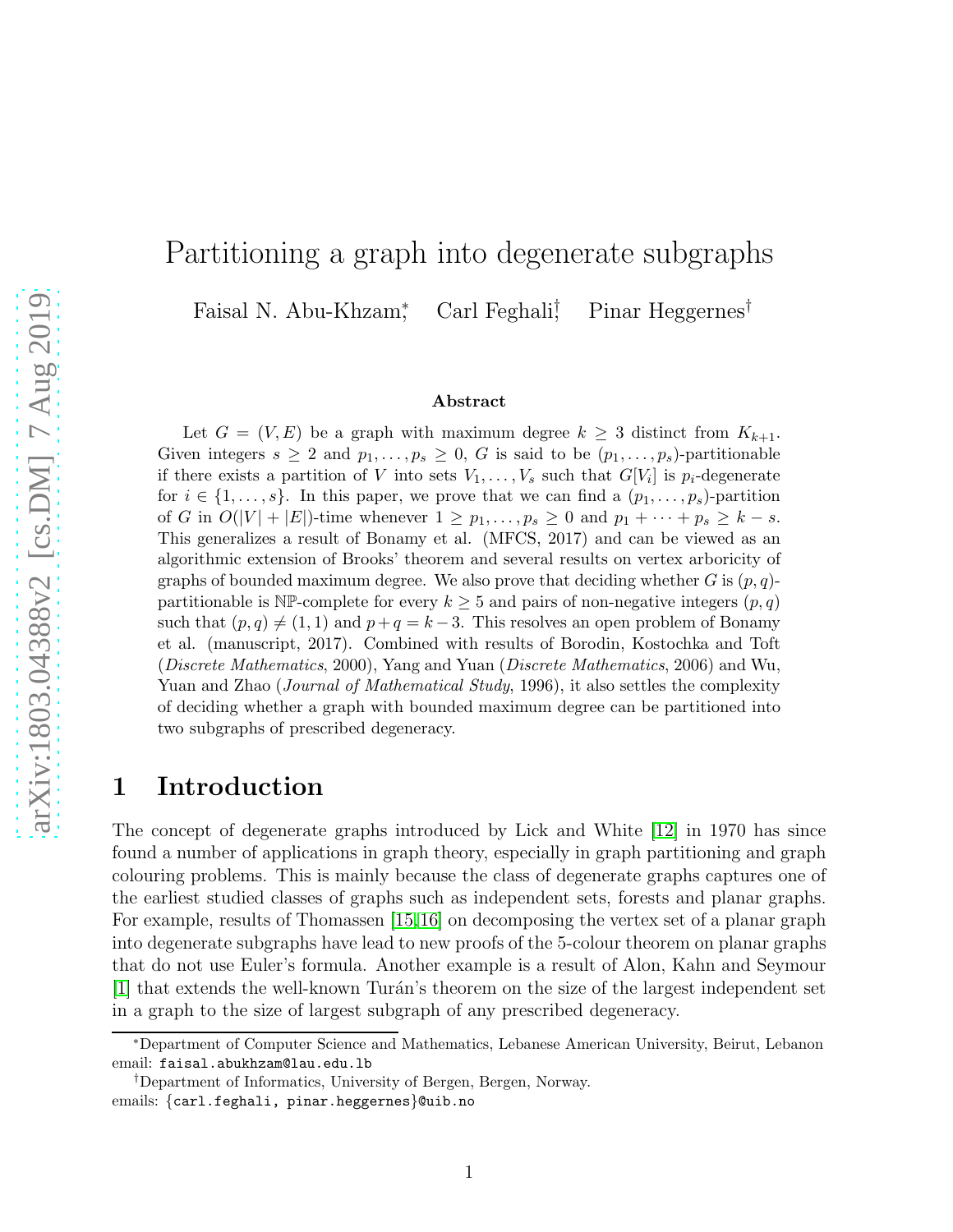In this paper, we shall investigate the complexity of partitioning the vertex set of a graph of bounded maximum degree into degenerate subgraphs. In order to make this statement more precise, we must first proceed with some definitions. Let  $G = (V, E)$  be a graph, and let k be a non-negative integer. We say that  $G$  is k-degenerate if we can successively delete vertices of degree at most  $k$  in  $G$  until the empty graph is obtained. Expressed in an another way, G is k-degenerate if it admits a k*-degenerate ordering* – an ordering  $x_1, \ldots, x_n$  of the vertices in G such that  $x_i$  has at most k neighbours  $x_j$  in G with  $j < i$ . In this case, the ordering is said to *start at*  $x_1$  and *end at*  $x_n$ .

Given integers  $s \geq 2$  and  $p_1, \ldots, p_s \geq 0$ , G is said to be  $(p_1, \ldots, p_s)$ -partitionable if there exists a partition of V into sets  $V_1, \ldots, V_s$  such that  $G[V_i]$  is  $p_i$ -degenerate for  $i \in \{1, \ldots, s\}$ . We shall consider the following computational problem.

<span id="page-1-0"></span>**Problem 1.** *Given a graph G and integers*  $s \geq 2$ ,  $p_1, \ldots, p_s \geq 0$ , *determine the complexity of deciding whether*  $G$  *is*  $(p_1, \ldots, p_s)$ *-partitionable.* 

We briefly review some existing results related to Problem [1.](#page-1-0) Let  $G = (V, E)$  be a connected graph with maximum degree  $k \geq 3$  distinct from  $K_{k+1}$ , and let d be a nonnegative integer. A d-colouring of G is a function  $f: V \to \{1, \ldots, d\}$  such that  $f(u) \neq f(v)$ whenever  $(u, v) \in E$ . Equivalently, f is a d-colouring of G if  $f^{-1}(1), \ldots, f^{-1}(d)$  each forms an independent set. The earliest result on Problem [1](#page-1-0) is most likely the celebrated theorem of Brooks [\[6\]](#page-14-3), which states that G has a d-colouring for each  $d \geq k$ . Thus, given that an independent set is a 0-degenerate graph, Brooks' theorem can be reformulated in the language of Problem [1](#page-1-0) to state that G is  $(p_1, p_2, \ldots, p_s)$ -partitionable for every  $s \geq k$  and  $p_1 = \cdots = p_s = 0$ . Later on, Borodin, Kostochka and Toft [\[5\]](#page-14-4) obtained a generalization of  $\sum_{i=1}^{s} p_i \geq k - s$ . Observe that this result is algorithmic: Given a graph G of maximum Brooks' theorem by showing that G remains  $(p_1, \ldots, p_s)$ -partitionable for every  $s \geq 2$  and degree  $k \ge 3$  and integers  $s \ge 2$  and  $p_1, \ldots, p_s \ge 0$  such that  $\sum_{i=1}^s p_i \ge k-s$ , one can check in polynomial time if G is  $(p_1, \ldots, p_s)$ -partitionable, because the only computation needed is to verify whether G is isomorphic to  $K_{k+1}$ . The question remains, however, whether one can *find* such a partition efficiently whenever it exists. In this direction, Bonamy et al. [\[3\]](#page-14-5) have already considered the case  $s = 2$  with  $p_1 = 0$  and  $p_1 + p_2 \geq k - 2$  by showing that one can find the partition in  $O(n+m)$ -time if  $k=3$  and in  $O(kn^2)$ -time if  $k \geq 4$ . In the first part of this paper, we generalize the first of these two results in the following theorem.

<span id="page-1-1"></span>**Theorem 1.** Let G be a connected graph with maximum degree  $k \geq 3$  distinct from  $K_{k+1}$ . *For every*  $s \geq 2$  *and*  $1 \geq p_1, \ldots, p_s \geq 0$  *such that*  $\sum_{i=1}^s p_i \geq k - s$ , a  $(p_1, \ldots, p_s)$ -partition *of*  $G$  *can be found in*  $O(n+m)$ *-time.* 

The proof of Theorem [1](#page-1-1) appears in Section [2.](#page-2-0) We remark by our earlier discussion that Theorem [1](#page-1-1) can be viewed as an algorithmic extension of Brooks' theorem. (In fact, our approach differs from  $\lceil 3 \rceil$  but is instead a refinement of Lovász' proof  $\lceil 13 \rceil$  of Brooks' theorem – see [\[2\]](#page-14-7) for an algorithmic analysis of [\[13\]](#page-14-6).) We also remark that since the definition of forests coincides with the definition of 1-degenerate graphs, Theorem [1](#page-1-1) can be viewed as an algorithmic counterpart to several results on vertex arboricity of graphs; see [\[7,](#page-14-8) [11\]](#page-14-9) for some examples.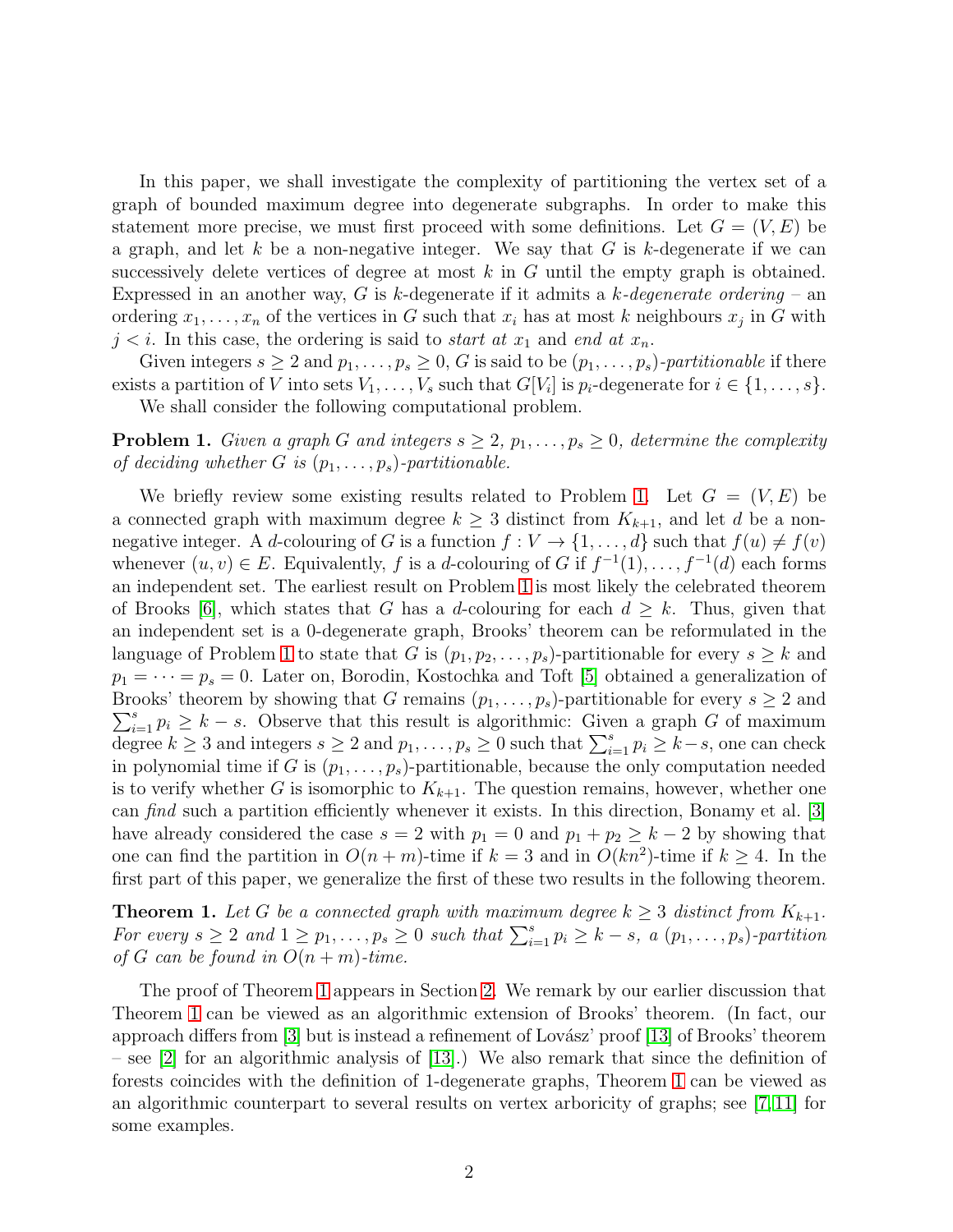On a different tack, one might also ask what happens if the maximum degree of the graph exceeds  $s + \sum_{i=1}^{s} p_i$ . In this direction, Yang and Yuan [\[18\]](#page-15-1) have shown that the case  $s = 2$  with  $p_1 = 0$  and  $p_2 = 1$  is NP-complete for every  $k \geq 4$ . Wu, Yuan and Zhao [\[17\]](#page-15-2) have also shown that the case  $s = 2$  with  $p_1 = p_2 = 1$  is NP-complete for every  $k \geq 5$ . Extending Yang and Yuan's result, Bonamy et al [\[4\]](#page-14-10) have shown that the case  $s = 2$  with  $p_1 = 0$  and  $p_2 = t - 2$  remains NP-complete for every  $t \geq 3$  and  $k \geq 2t - 2$ . They then posed as an open problem the case  $s = 2$  with  $p_1 = 0$  and  $p_2 = k - 3$  for every  $k \geq 5$ . In the second part of this paper, we resolve this problem by proving, more generally, the following theorem.

<span id="page-2-1"></span>**Theorem 2.** For every integer  $k \geq 5$  and pairs of non-negative integers  $(p, q)$  such that  $(p, q) \neq (1, 1)$  and  $p + q = k - 3$ , deciding whether a graph with maximum degree k is (p, q)*-partitionable is* NP*-complete.*

The proof of Theorem [2](#page-2-1) appears in Section [3.](#page-6-0) Let us note that finding the least integer  $d$  such that a graph with maximum degree 3 is  $d$ -colourable can be done in polynomial time. Indeed, one can check in polynomial time if  $d = 1$  or  $d = 2$  (for any arbitrary graph). If this is not the case, we check in polynomial time if the graph is isomorphic to  $K_4$ ; if not, then we know by Brooks' theorem that  $d = 3$ . Thus, combined with the aforementioned results in [\[5,](#page-14-4) [17,](#page-15-2) [18\]](#page-15-1), Theorem [2](#page-2-1) settles the complexity of deciding whether a graph with bounded maximum degree can be partitioned into two subgraphs of prescribed degeneracy. More formally, we now have the following solution to the case  $s = 2$  of Problem [1.](#page-1-0)

**Corollary 1.1.** *Given integers*  $p, q \geq 0$ *, deciding whether a graph with maximum degree*  $k \geq 3$  *is*  $(p, q)$ -partitionable is

- *(i) polynomial time solvable if*  $k = 3$  *or*  $p + q \geq k 2$  *or*  $p = q = 0$ ;
- *(ii)* NP*-complete otherwise.*

### <span id="page-2-0"></span>2 A linear time algorithm

In this section, we prove Theorem [1.](#page-1-1) First, we need some standard definitions.

Let k be a non-negative integer, and let G be a graph with maximum degree k. Then G is said to be k-regular if every vertex of G has degree exactly k. A vertex v of G is called a *cut vertex* of G if  $G - \{v\}$  has more components than G. A *block* of G is either  $K_2$  or a maximal 2-connected subgraph of G, and an *end block* of G is a block of G that contains exactly one cut vertex of G. A *forest partition* of G is a partition of V into  $k/2$  forests if k is even and  $\lfloor k/2 \rfloor$  forests and one independent set if k is odd.

<span id="page-2-2"></span>**Lemma 1.** Let G be a graph with maximum degree  $k \geq 3$ . If G has a forest partition *that can be found in*  $O(n + m)$  *time, then* G *has a*  $(p_1, \ldots, p_s)$ -partition for every  $1 \geq$  $p_1, \ldots, p_s \geq 0$  such that  $\sum_{i=1}^s p_i \geq k-s$  that can be found in  $O(n+m)$  time.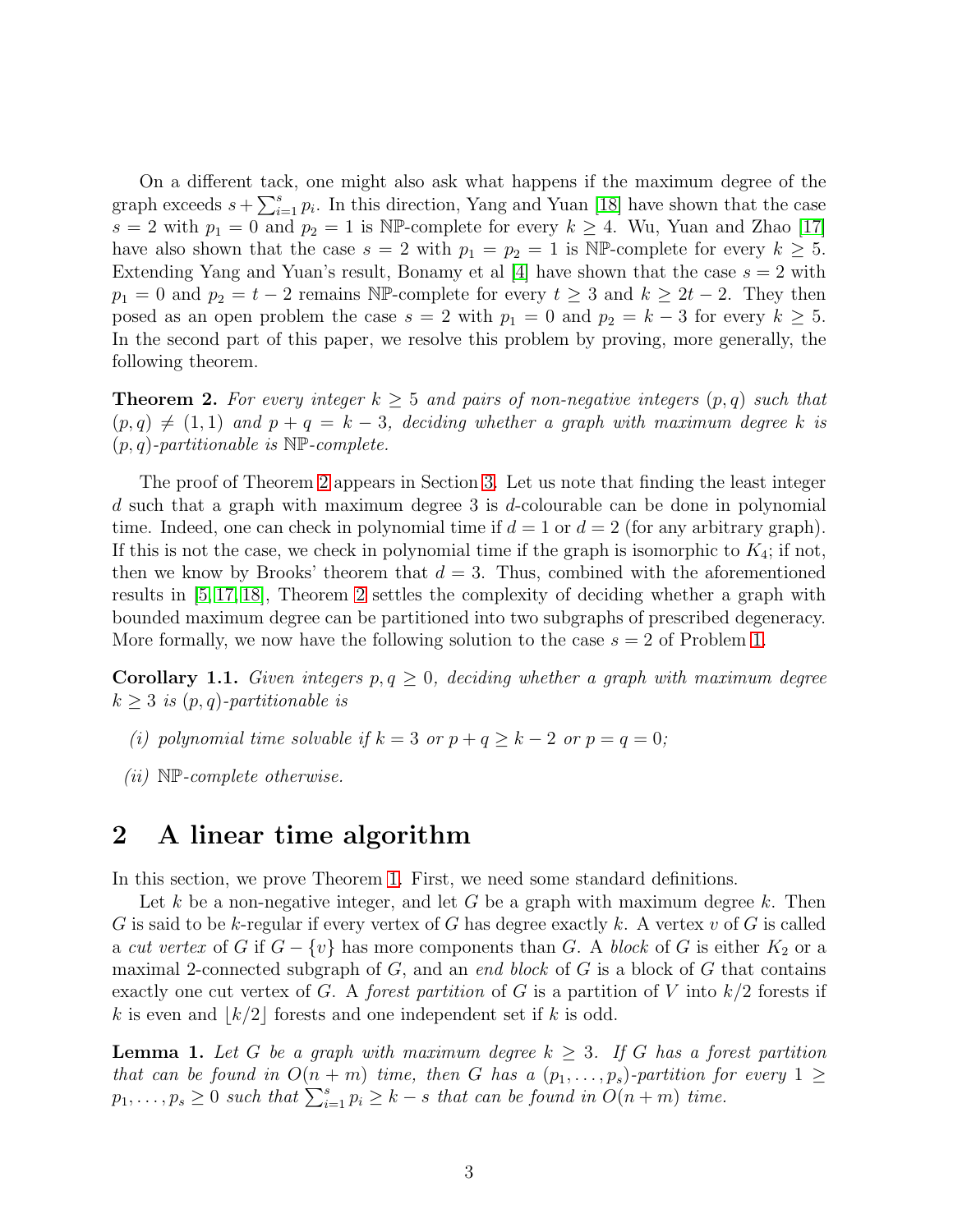*Proof.* Suppose k is even (the case k is odd is entirely similar) and let  $p_1, \ldots, p_s$  be integers such that  $1 \geq p_1, \ldots, p_s \geq 0$ .

*Case 1*  $\sum_{i=1}^{s} p_i = k - s$ . Let  $\sigma = \sum_{i=1}^{s} (1 - p_i)$ , then  $\sigma$  is even. Let  $\mathscr F$  be a forest partition of G, and partition  $\sigma/2$  of the forests in  $\mathscr F$  into two independent sets, which can be done in  $O(n + m)$  time. The resulting decomposition is a  $(q_1, \ldots, q_t)$ -partition of G, where  $1 \ge q_1, \ldots, q_t \ge 0$ . Since  $t = |\mathscr{F}| + \sigma/2 = (k+\sigma)/2 = s$  and  $\sum_{i=1}^{s} q_i = \frac{k}{2} - \frac{\sigma}{2} = k - s$ , this completes Case 1.

*Case 2*  $\sum_{i=1}^{s} p_i > k - s$ . Let  $q_1, \ldots, q_s$  be integers such that  $0 \le q_i \le p_i$  for  $1 \le i \le s$ and such that  $\sum_{i=1}^{s} q_i = k - s$ . By Case 1, a  $(q_1, \ldots, q_s)$ -partition of G can be found in  $O(n+m)$  time. This partition is also trivially a  $(p_1, \ldots, p_s)$ -partition of G. This completes Case 2 and hence the proof of the lemma. 口

To prove Theorem [1,](#page-1-1) it suffices to show by Lemma [1](#page-2-2) that for every connected graph G with maximum degree  $k \geq 3$  distinct from  $K_{k+1}$ , a forest partition of G can be found in  $O(n+m)$  time. We will need the next two lemmas. The proof of the first lemma is essentially the same as the proof of [\[8,](#page-14-11) Lemma 8] but with some minor adjustments.

<span id="page-3-0"></span>**Lemma 2.** Let  $k \geq 3$ , and let G be a connected graph with maximum degree k distinct *from*  $K_{k+1}$ *. If* G *is not* k-regular, then a forest partition of G can be found in  $O(n+m)$ *time.*

*Proof.* Since G is connected and not k-regular, it is  $(k-1)$ -degenerate. Let us first compute a  $(k-1)$ -degenerate ordering of the vertices of G in  $O(n+m)$  time as follows. We find a vertex v of degree at most  $k - 1$ . Note that every neighbour of v has degree at most  $k-1$  in  $G - \{v\}$ . So the recursive algorithm that consists of first deleting v and then, for each vertex deleted, deleting all of its neighbours until the empty graph is obtained gives a  $(k-1)$ -degenerate ordering  $v_1, v_2, \ldots, v_n$  of G in  $O(n+m)$  time.

Let us now proceed to find a forest partition of G in  $O(n+m)$  time.

*Case 1:* k *is even* For  $i = 1, \ldots, n$ , define  $X_i = \{v_1, \ldots, v_i\}$ . By definition,  $v_i$  has at most  $k-1$  neighbours in  $X_{i-1}$ . Let  $r=\frac{k}{2}$  $\frac{k}{2}$ . It suffices to show that, for  $2 \leq i \leq n$ , we can compute in  $O(1)$  time a partition  $\{Y_1, \ldots, Y_r\}$  of  $X_i$ , where  $G[Y_s]$  is 1-degenerate for  $s = 1, \ldots, r$ , if we have as input such a partition of  $X_{i-1}$ . We note first that finding a partition of  $X_1$  is trivial. Suppose  $i > 1$  and let  $\{Z_1, \ldots, Z_r\}$  be a partition of  $X_{i-1}$  where  $G[Z_s]$  is 1-degenerate for  $s = 1, \ldots, r$ . If  $v_i$  has more than one neighbour in every  $G[Z_s]$ , then  $v_i$  has at least  $\sum_{i=1}^r 2 = k$  neighbours in  $X_{i-1}$ , a contradiction. Hence,  $v_i$  has at most one neighbour in at least one set  $Z_q$ , which we can find in  $O(1)$  time since we only need to check the neighbours of  $v_i$  in  $X_{i-1}$ . We put  $v_i$  into  $Z_q$  to get the desired partition for  $X_i$ in  $O(1)$  time.

*Case 2:* k *is odd* For  $i = 1, \ldots, n$ , define  $X_i = \{v_1, \ldots, v_i\}$ . By definition,  $v_i$  has at most  $k-1$  neighbours in  $X_{i-1}$ . Let  $r = \lceil \frac{k}{2} \rceil$  $\frac{k}{2}$ . It suffices to show that, for  $2 \leq i \leq n$ , we can compute in  $O(1)$  time a partition  $\{Y_1, \ldots, Y_r\}$  of  $X_i$ , where  $G[Y_1]$  is an independent set and  $G[Y_s]$  is 1-degenerate for  $s = 2, \ldots, r$ , if we have as input such a partition of  $X_{i-1}$ .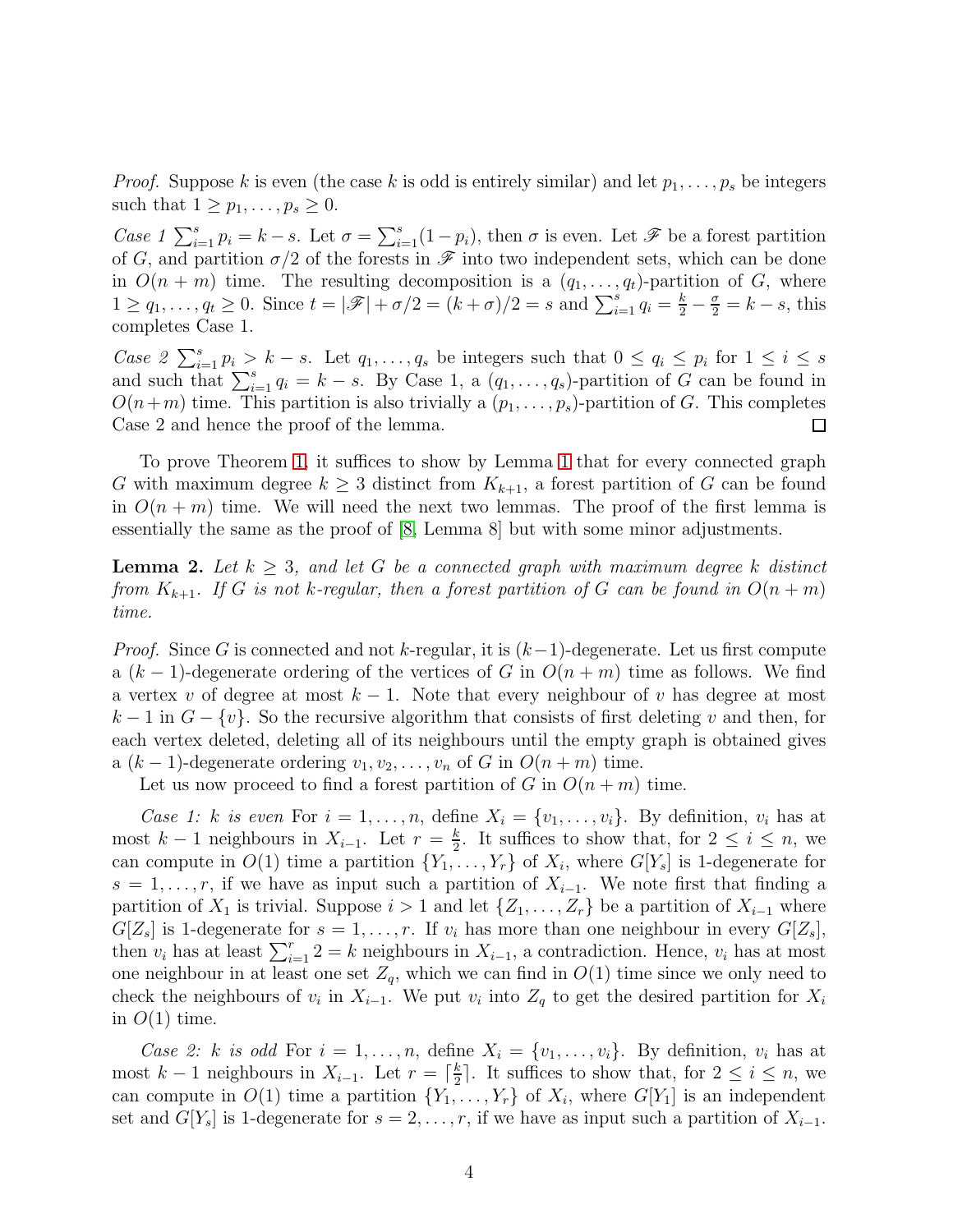We note first that finding a partition of  $X_1$  is trivial. Suppose  $i > 1$  and let  $\{Z_1, \ldots, Z_r\}$ be a partition of  $X_{i-1}$  where  $G[Z_1]$  is an independent set and  $G[Z_s]$  is 1-degenerate for  $s = 2, \ldots, r$ . If  $v_i$  has at least one neighbour in  $G[Z_1]$  and more than one neighbour in every other  $G[Z_s]$ , then  $v_i$  has at least  $1 + \sum_{i=2}^r 2 = k$  neighbours in  $X_{i-1}$ , a contradiction. Hence,  $v_i$  has either no neighbour in  $Z_1$  or at most one neighbour in at least one other set  $Z_q$ , which we can find in  $O(1)$  time since we only need to check the neighbours of  $v_i$  in  $X_{i-1}$ . We put  $v_i$  into this set to get the desired partition for  $X_i$  in  $O(1)$  time.  $\Box$ 

A pair of vertices x, y in a connected graph G is called an *eligible pair* if x and y are at distance exactly two in G and  $G - \{x, y\}$  is connected. The proof of the next lemma makes use of the following result of Lovász.

<span id="page-4-0"></span>Lemma 3 ([\[13\]](#page-14-6)). *Let* G *be a* 2*-connected graph that is not complete or a cycle. Then an eligible pair of* G *can be found in*  $O(n+m)$  *time.* 

<span id="page-4-2"></span>**Lemma 4.** Let  $k \geq 3$ , and let  $G \neq K_{k+1}$  be a 2*-connected* k-regular graph. Then a forest *partition of* G *can be found in*  $O(n+m)$  *time.* 

*Proof.* By Lemma [3,](#page-4-0) we can find in  $O(n+m)$  time an eligible pair of vertices x, y in G. So there is a common neighbour of x and y in G that we denote v. Let  $G'$  be the graph obtained from G by identifying x and y into a new vertex z, and let  $z_1, \ldots, z_t$  denote the neighbours of z distinct from v that are common neighbours of x and y in  $G$ .

<span id="page-4-1"></span>**Claim 1.** *There is a*  $(k-1)$ *-degenerate ordering of* G' *that starts at* z *that can be found in*  $O(n+m)$  *time such that each*  $z_i$  *has at most*  $k-2$  *neighbours earlier in the ordering.* 

The proof of the claim is almost entirely contained in the proof [\[9,](#page-14-12) Lemma 9], but we repeat it for completeness. We shall prove Claim [1](#page-4-1) by successively deleting vertices of  $G'$ such that the earlier a vertex is deleted, the later it occurs in the ordering.

The ordering starts at z and ends at v (note that v has degree  $k-1$  in  $G'$ ). The order of deletion of the remaining vertices is determined as follows. Since, by definition of an eligible pair, the graph  $G^* = G' - \{z\}$  is connected, each neighbour of z distinct from v is joined to  $v$  via a path in  $G'$ . We consider each such path (in an arbitrary order) and delete each (remaining) vertex of the path distinct from  $v$  in the order in which it is encountered, if one traverses the path from the neighbour of  $v$  towards the neighbour of  $z$  on the path. Each vertex has degree at most  $k - 1$  at the time it is deleted and each  $z_i$  degree at most  $k-2$ . At this stage, we are left with a graph whose components are  $(k-1)$ -degenerate. Then simply successively delete the remaining vertices distinct from z of degree at most  $k-1$  in this graph. The claim is proved.

Let us now find a forest partition  $\mathscr{F}'$  of G' in  $O(n+m)$  time with the property that z and  $z_i$  belong to different forests for each  $i = 1, \ldots, t$ . Define the sets  $X_i, Y_i$  and  $Z_i$  as in the proof of Lemma [2.](#page-3-0) We put  $z \in Z_1$ . Note that each  $z_i$  has at most one neighbour in at least one  $Z_q$  for some  $q \geq 2$  since otherwise  $z_i$  has at least  $k-1$  neighbours in  $X_{i-1}$ , which contradicts Claim [1.](#page-4-1) Thus, if we put  $z_i \in Z_q$ , we get  $\mathscr{F}'$ .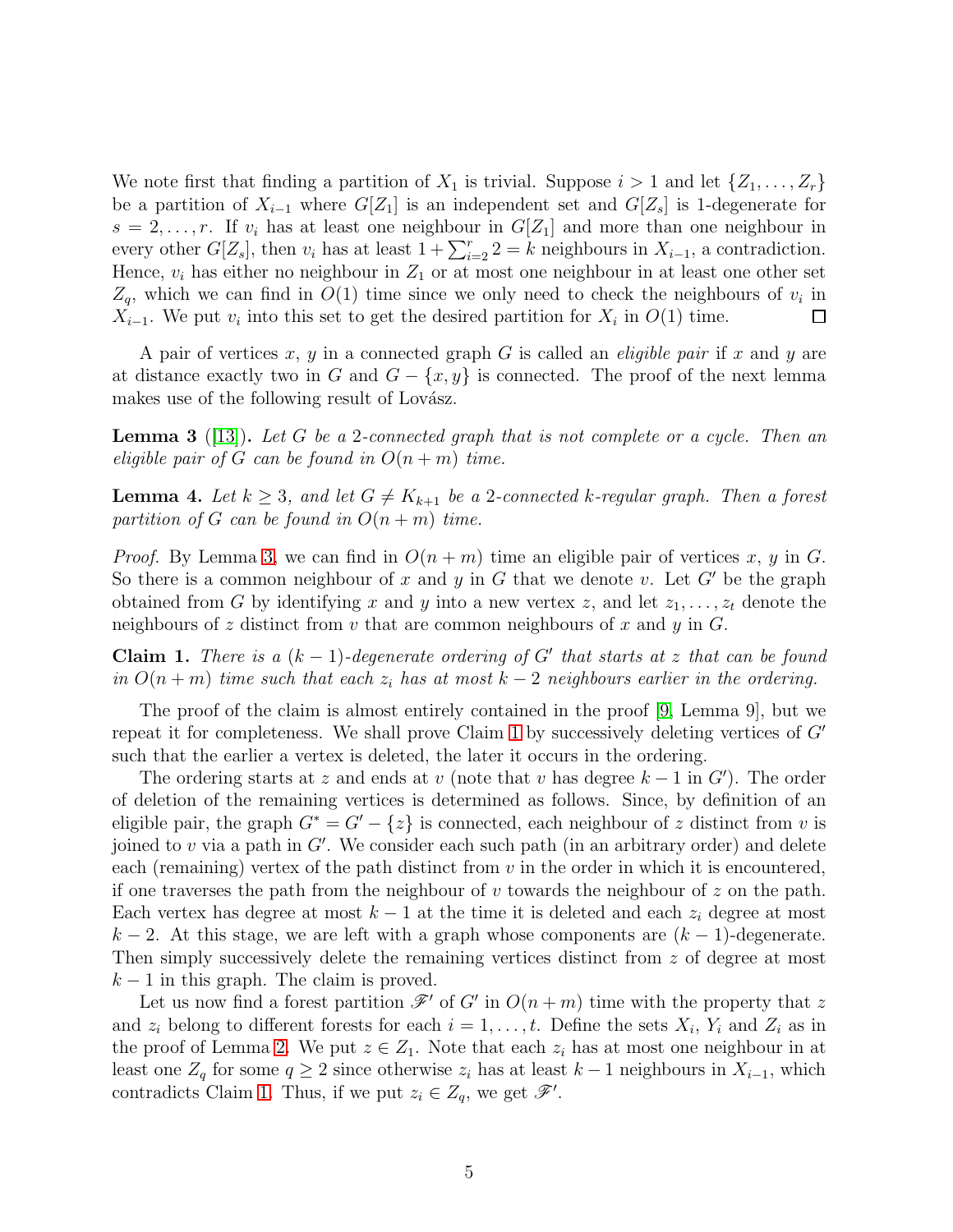To complete the proof, since every common neighbour of x and y in  $G$  is not a member of  $Z_1$ , the graph  $Z_1' = Z_1 \cup \{x, y\} \setminus \{z\}$  is also a forest and, if k is odd, can be insured to be an independent set. Therefore,  $\mathscr{F} = (\mathscr{F}' \setminus Z_1) \cup Z'_1$  $'_{1}$  is a forest partition of  $G$ .  $\Box$ 

We are now able finish the proof of Theorem [1.](#page-1-1)

*Proof of Theorem [1.](#page-1-1)* By Lemma [1,](#page-2-2) it suffices to show that we can find a forest partition of G in  $O(n+m)$  time. We first check in  $O(n+m)$  time whether G is k-regular. If G is not k-regular, we apply Lemma [2.](#page-3-0) If G is k-regular, we compute in  $O(n+m)$  time a block decomposition of G (by using, for example, a depth-first search algorithm). If G is 2-connected (that is, G contains exactly one block), we can apply Lemma [4.](#page-4-2)

So we can assume that G is a connected k-regular graph and not 2-connected. We consider an end block  $B$  of  $G$ , and let  $v$  be the cut vertex of  $G$  that is contained in  $B$ . Let  $G' = G - B$ , and let  $B' = B - \{v\}$ . Note that G' and B' are not k-regular. Applying Lemma [2,](#page-3-0) we find a forest partition  $\mathscr{F}'$  of G' and a forest partition  $\mathscr{F}''$  of B'.

Two cases arise.

*Case 1* There exists a forest  $F' \in \mathscr{F}'$  and a forest  $F'' \in \mathscr{F}''$  such that both  $F'$  and  $F''$ contain at least one neighbour of  $v$ . In this case, we pair off

- $F'$  with  $F''$ ,
- the forests in  $\mathscr{F}' \setminus F'$  with the forests in  $\mathscr{F}'' \setminus F''$  arbitrarily, and
- the independent set in  $\mathscr{F}'$  with the independent set in  $\mathscr{F}''$  (if k is odd).

This yields a forest partition of  $G - \{v\}$  that we denote  $\mathscr{F}^*$ . If  $F'$  and  $F''$  each contain exactly one neighbour of v, then  $\mathscr{F} = (\mathscr{F}^* \setminus (F' \cup F'')) \cup (F' \cup F'' \cup \{v\})$  is a forest partition of G that can be found in  $O(n+m)$  time. So we can assume that  $F' \cup F''$  contains at least three neighbours of v. Suppose that k is even. Since  $|\mathscr{F}^*| = k/2$  and v has degree exactly k, there exists a forest  $F^* \in \mathscr{F}^* \setminus (F' \cup F'')$  that contains at most one neighbour of v. Hence  $\mathscr{F} = (\mathscr{F}^* \setminus F^*) \cup (F^* \cup \{v\})$  is a forest partition of G. Similarly, if k is odd, then  $\mathscr{F}^*$  contains either a forest that contains at most one neighbour of v or an independent set that does not contain a neighbour of  $v$ . In either case, a forest partition of  $G$  can be found (in  $O(n+m)$  time). This completes Case 1.

*Case 2 k* is odd, the independent set  $I' \in \mathcal{F}'$  and the independent set  $I'' \in \mathcal{F}''$  together contain at least two neighbours of  $v$ . In this case, we pair off

- $\bullet$   $\ I'$  with  $\ I''$  and
- the forests in  $\mathscr{F}'$  with the forests in  $\mathscr{F}''$  arbitrarily.

This yields a forest partition of  $G - \{v\}$  that we denote  $\mathscr{F}^*$ . Since  $|\mathscr{F}^*| = \lceil \frac{k}{2} \rceil$  $\frac{k}{2}$  and v has degree exactly k, there must be a forest  $F^* \in \mathcal{F}^*$  that contains at most one neighbour of v. Thus  $\mathscr{F} = (\mathscr{F}^* \setminus F^*) \cup (F^* \cup \{v\})$  is a forest partition of G. This completes Case 2.

From Cases 1 and 2, the one outstanding case to complete the proof of the theorem is when  $k$  is odd and  $v$  has: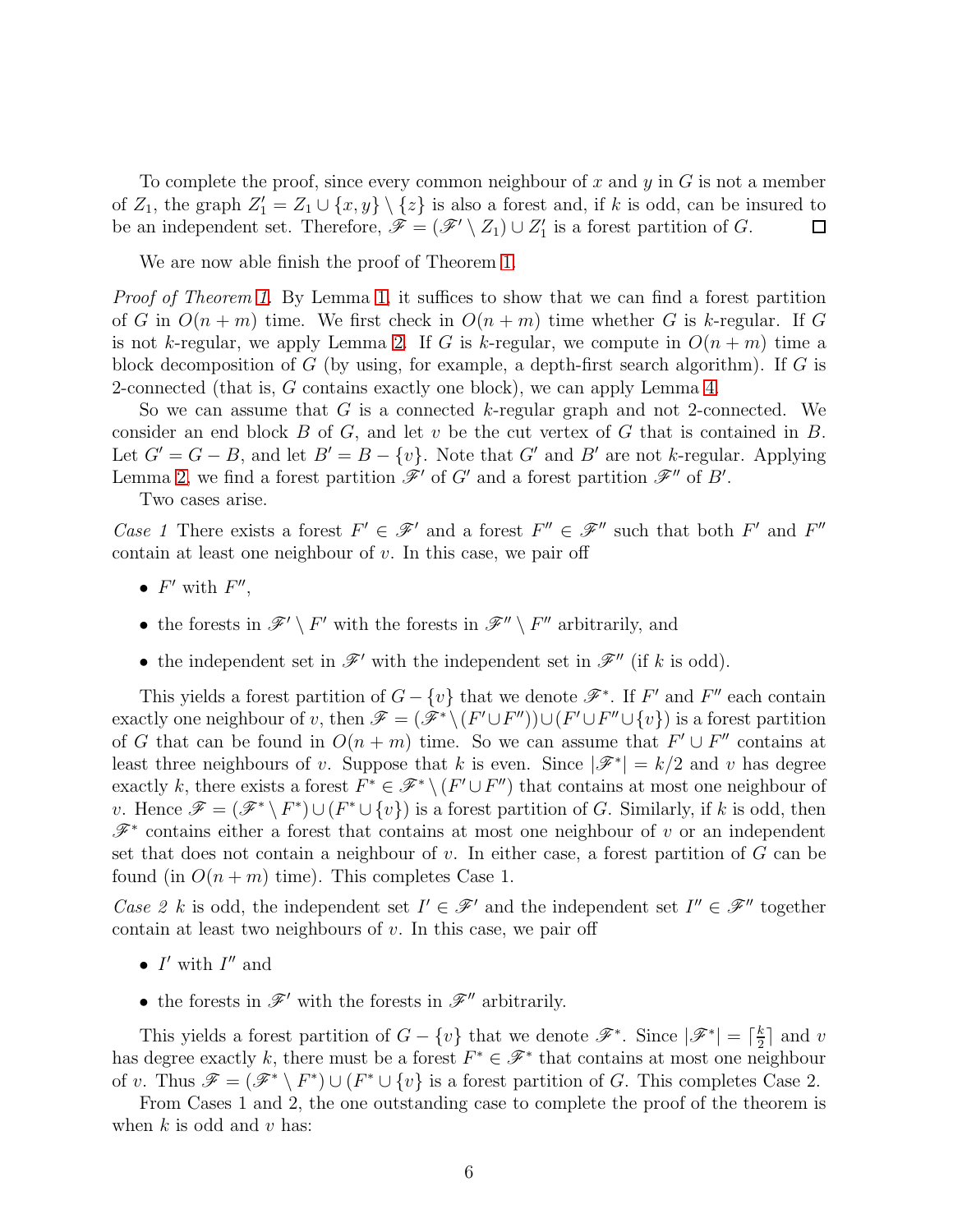- precisely one neighbour in  $G'$  that also belongs to the independent set in  $\mathscr{F}'$ , and
- no neighbour in  $B'$  that belongs to the independent set in  $\mathscr{F}''$ .

In the remainder of the proof, we shall circumvent the second bullet point by constructing a new forest partition of B' in  $O(n+m)$  time whose independent set contains at least one neighbour of v. The following claim will be essential.

<span id="page-6-1"></span>**Claim 2.** *There is a*  $(k-1)$ -degenerate ordering of the vertices of B' that starts at some *neighbour* w of v that can be found in  $O(n+m)$  time.

Let u be a vertex in  $B \setminus (N(v) \cup \{v\})$ . Since B is an end block of G, it is 2-connected. Thus, by Menger's Theorem, there are at least two internally disjoint paths in B linking u and v. Clearly, at least one of these paths contains some neighbour of  $v$  distinct from  $w$ . We successively delete vertices of degree at most  $k-1$  in B' starting with every neighbour of v in  $B'$  distinct from w towards every other vertex distinct from w. At the end of this procedure, we delete w. This proves the claim.

Using the ordering given by Claim [2,](#page-6-1) we can now proceed (as in the proof of Lemma [2\)](#page-3-0) to obtain a forest partition  $\mathscr{F}''$  of B' such that w belongs to the independent set of  $\mathscr{F}''$ (by simply placing  $w \in Z_1$  at the start of the algorithm) in  $O(n+m)$  time.

Given that we have guaranteed that at least two vertices in the neighbourhood of  $v$ belong to the independent set, the theorem follows.  $\Box$ 

# <span id="page-6-0"></span>3 Hardness for large maximum degree

In this section, we prove Theorem [2.](#page-2-1) This will be done by exhibiting polynomial time reductions from new variants of SAT, where each reduction "corresponds" to some combination of values of p and q in a  $(p, q)$ -partition of the graph. Let us first introduce these new variants of SAT.

Recall that an instance  $(X, \mathscr{C})$  of SAT consists of a set of boolean variables  $X =$  ${x_1, \ldots, x_n}$  and a collection of clauses  $\mathscr{C} = \{C_1, \ldots, C_m\}$ , such that each clause is a disjunction of literals, where a *literal* is either  $x_i$  or its negation  $\neg x_i$  for some  $x_i \in X$ . A function  $g: X \to \{true, false\}$  is called a *satisfying truth assignment* if  $\theta = C_1 \wedge \cdots \wedge C_m$ is evaluated to true under g. A SAT instance  $(X, \mathscr{C})$  is called an RSAT *instance* if each clause is a disjunction of either exactly two literals or exactly four literals, and each literal appears at most twice in  $\mathscr C$ . A clause in  $\mathscr C$  is called a k-clause for some positive integer k if it contains exactly k literals. We will reduce from the following variants of RSAT.

| $\overline{\rm NAE\text{-}RSAT}$ |                                                                                             |
|----------------------------------|---------------------------------------------------------------------------------------------|
|                                  | <i>Instance:</i> An instance $(X, \mathscr{C})$ of RSAT.                                    |
|                                  | Question: Does $(X, \mathscr{C})$ have a satisfying truth assignment with at least one true |
|                                  | literal and at least one false literal per clause?                                          |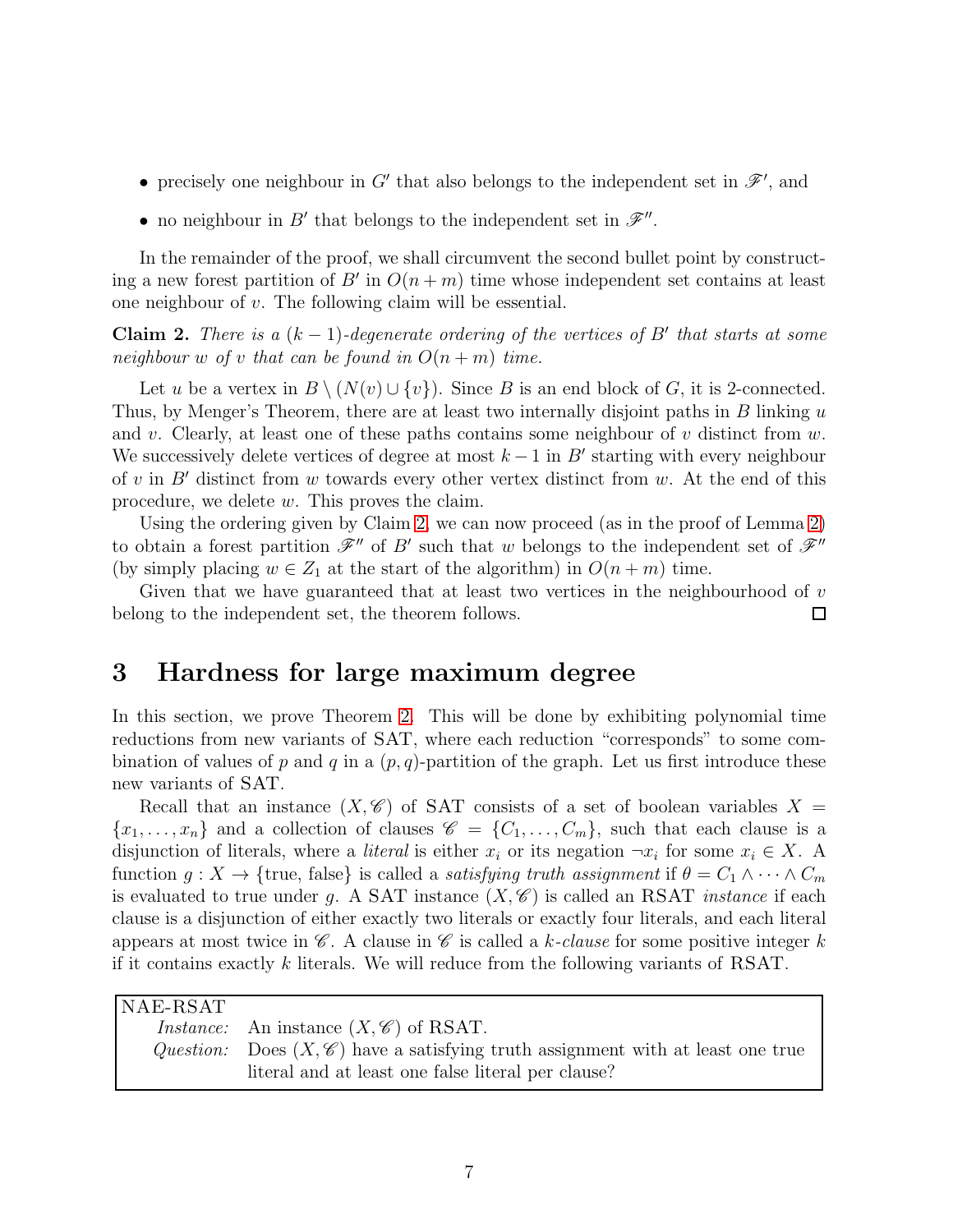| EXACT-RSAT |                                                                                            |  |
|------------|--------------------------------------------------------------------------------------------|--|
|            | <i>Instance:</i> An instance $(X, \mathscr{C})$ of RSAT.                                   |  |
|            | Question: Does $(X, \mathscr{C})$ have a satisfying truth assignment with exactly one true |  |
|            | literal per clause?                                                                        |  |

### ALL-RSAT

| <i>Instance:</i> An instance $(X, \mathscr{C})$ of RSAT.                                    |
|---------------------------------------------------------------------------------------------|
| Question: Does $(X, \mathscr{C})$ have a satisfying truth assignment with at least one true |
| literal per 4-clause and exactly one true literal per 2-clause?                             |

<span id="page-7-0"></span>Lemma 5. *Each of the above variants of* RSAT *is* NP*-complete.*

To prove the lemma, we require the following well-known NP-complete decision problems; cf. Garey and Johnson [\[10\]](#page-14-13).

An instance  $(X, \mathscr{C})$  of SAT is a 4-SAT instance if every clause in  $\mathscr{C}$  is a 4-clause.

| $4-SAT$ |                                                                       |
|---------|-----------------------------------------------------------------------|
|         | <i>Instance:</i> An instance $(X, \mathscr{C})$ of 4-SAT.             |
|         | Question: Does $(X, \mathscr{C})$ have a satisfying truth assignment? |

| NAE 4-SAT |                                                                                             |
|-----------|---------------------------------------------------------------------------------------------|
|           | <i>Instance:</i> An instance $(X, \mathscr{C})$ of 4-SAT.                                   |
|           | Question: Does $(X, \mathscr{C})$ have a satisfying truth assignment with at least one true |
|           | literal and at least one false literal per clause?                                          |

| $1$ -IN- $4$ SAT |                                                                                            |
|------------------|--------------------------------------------------------------------------------------------|
|                  | <i>Instance:</i> An instance $(X, \mathscr{C})$ of 4-SAT.                                  |
|                  | Question: Does $(X, \mathscr{C})$ have a satisfying truth assignment with exactly one true |
|                  | literal per clause?                                                                        |

*Proof of Lemma [5.](#page-7-0)* Clearly, each of the above variants of RSAT are in NP. We simultaneously show that they are NP-hard by exhibiting a generic reduction from an instance  $(X, \mathscr{C})$  of SAT in which every clause contains exactly four literals. (Our proof is identical to the proof that the variant of 3-SAT in which every literal appears in at most two clauses is NP-hard. It will merely suffice to make a few additional observations.)

Let  $\theta = C_1 \wedge \cdots \wedge C_m$ . If a variable  $y \in X$  appears (as y or  $\neg y$ ) in  $k > 1$  clauses, then we replace y with a set of new variables  $y^1, \ldots, y^k$  in the following way: we replace the first occurrence of y with  $y^1$ , the second occurrence of y with  $y^2$ , etc. If some of these occurrences are negated then we replace those occurrences with the negated versions of the new variables. We repeat this for each variable that appears in more than one clause. Next we link the new variables for y to each other with a set of clauses  $(y^1 \vee \neg y^2), (y^2 \vee \neg y^2)$  $(\neg y^3), \dots, (y^k \vee \neg y^1)$ . We denote by  $(X', \mathscr{C}' = \{C'_1\})$  $\{1', \ldots, C'_{m'}\}$  the resulting instance, and let  $\theta' = C_1' \wedge \cdots \wedge C_{m'}'$ . Notice that every literal appears in at most two clauses of  $\mathscr{C}'$ .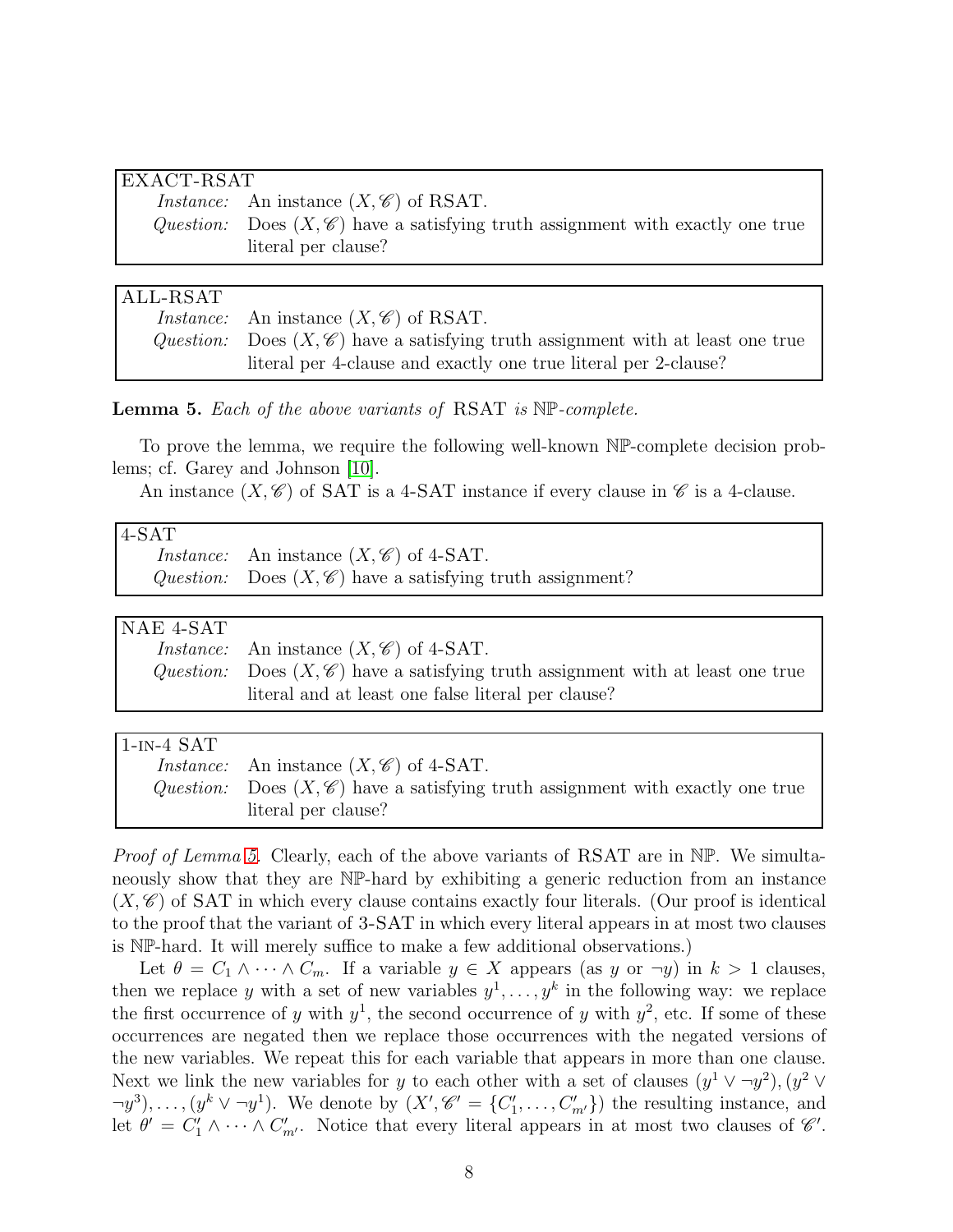

<span id="page-8-0"></span>Figure 1: The graph  $S(x, 5)$ .

Moreover, every 2-clause in  $\mathscr{C}'$  has exactly one true literal since in every satisfying truth assignment g' of the variables in X', we have  $g'(y^1) = \cdots = g'(y^k)$  for every  $y \in X$ . Thus, for every satisfying truth assignment to the variables in  $X$  and  $X'$ ,

- $\theta$  has at least one true literal and at least one false literal per clause if and only if  $\theta'$ has at least one true literal and at least one false literal per clause;
- $\theta$  has exactly one true literal per clause if and only if  $\theta'$  has exactly one true literal per clause;
- $\bullet$   $\theta$  has at least one true literal per clause if and only if  $\theta'$  has least one true literal per 4-clause and exactly one true literal per 2-clause.

Given that 4-SAT, NAE 4-SAT and 1-in-4 SAT are NP-complete, it follows that ALL-RSAT, NAE-RSAT and EXACT-RSAT are NP-hard. This completes the proof.  $\Box$ 

*Proof of Theorem [2.](#page-2-1)* The problem is clearly in NP. To show that it is NP-hard, we simultaneously exhibit two reductions from a generic instance of RSAT.

Given an instance  $(X, \mathscr{C})$  of RSAT we construct two graphs G and H of maximum degree  $k \geq 5$  in the following way. We let  $f: \bigcup_{C \in \mathscr{C}} C \to \{1, 2, 3, 4\}$  be a function that associates an integer between 1 and 4 to every literal such that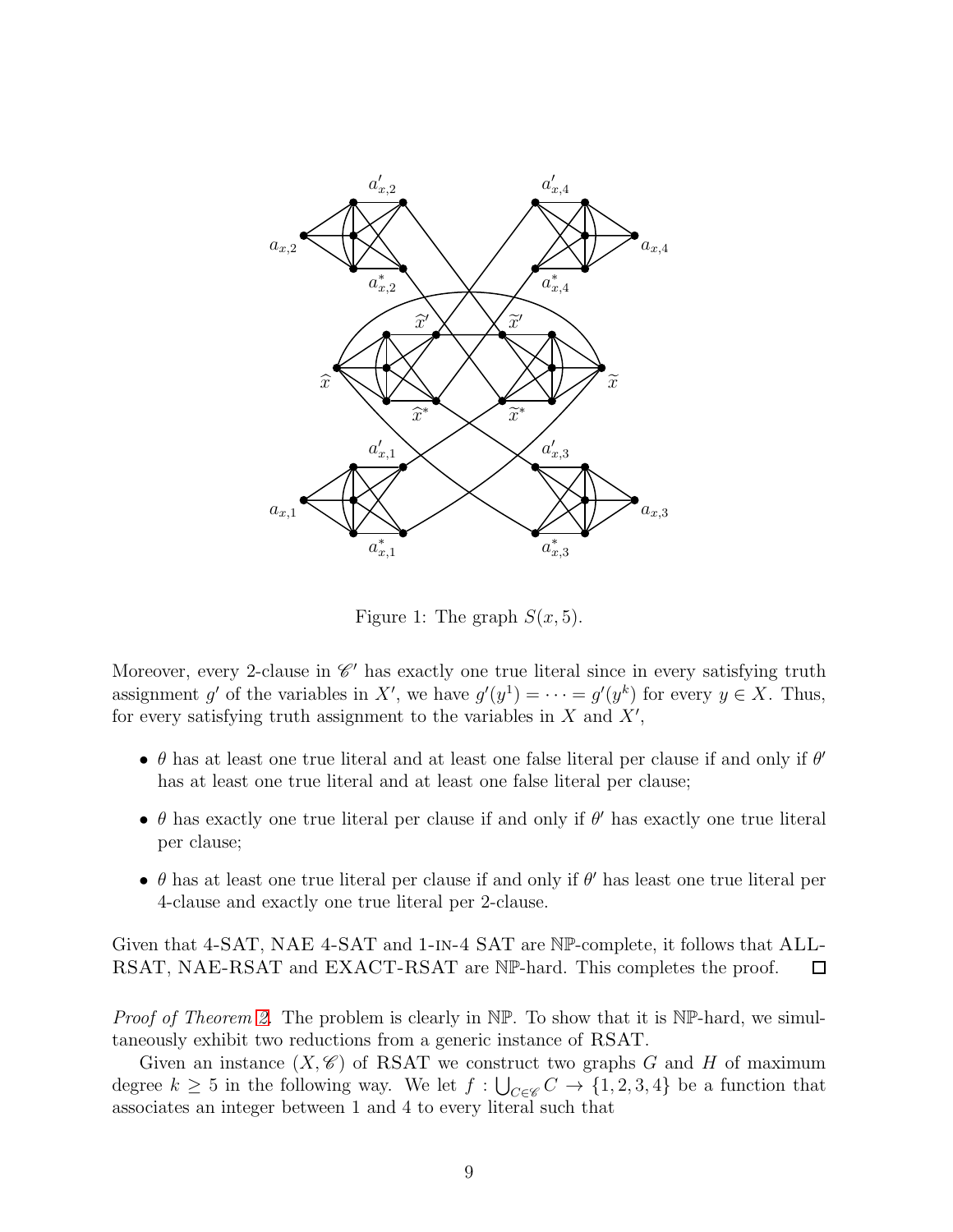

<span id="page-9-0"></span>Figure 2: The clause gadget that connects  $S(x, 5)$  and  $S(y, 5)$  via black edges, where literal l corresponds to variable x and literal l' to variable y. Gray edges are edges of  $S(x,5)$  or  $S(y, 5)$  and black edges are edges of G and H.



<span id="page-9-1"></span>Figure 3: The clause gadget that connects  $S(x_1, 5), \ldots, S(x_4, 5)$  via black and dashed edges, where literal  $\ell_i$  corresponds to variable  $x_i$  for  $1 \leq i \leq 4$ . Gray edges are edges of  $S(x_i, 5)$ for  $1 \leq i \leq 4$ . Black edges are edges of both G and H while dashed edges are edges of H only.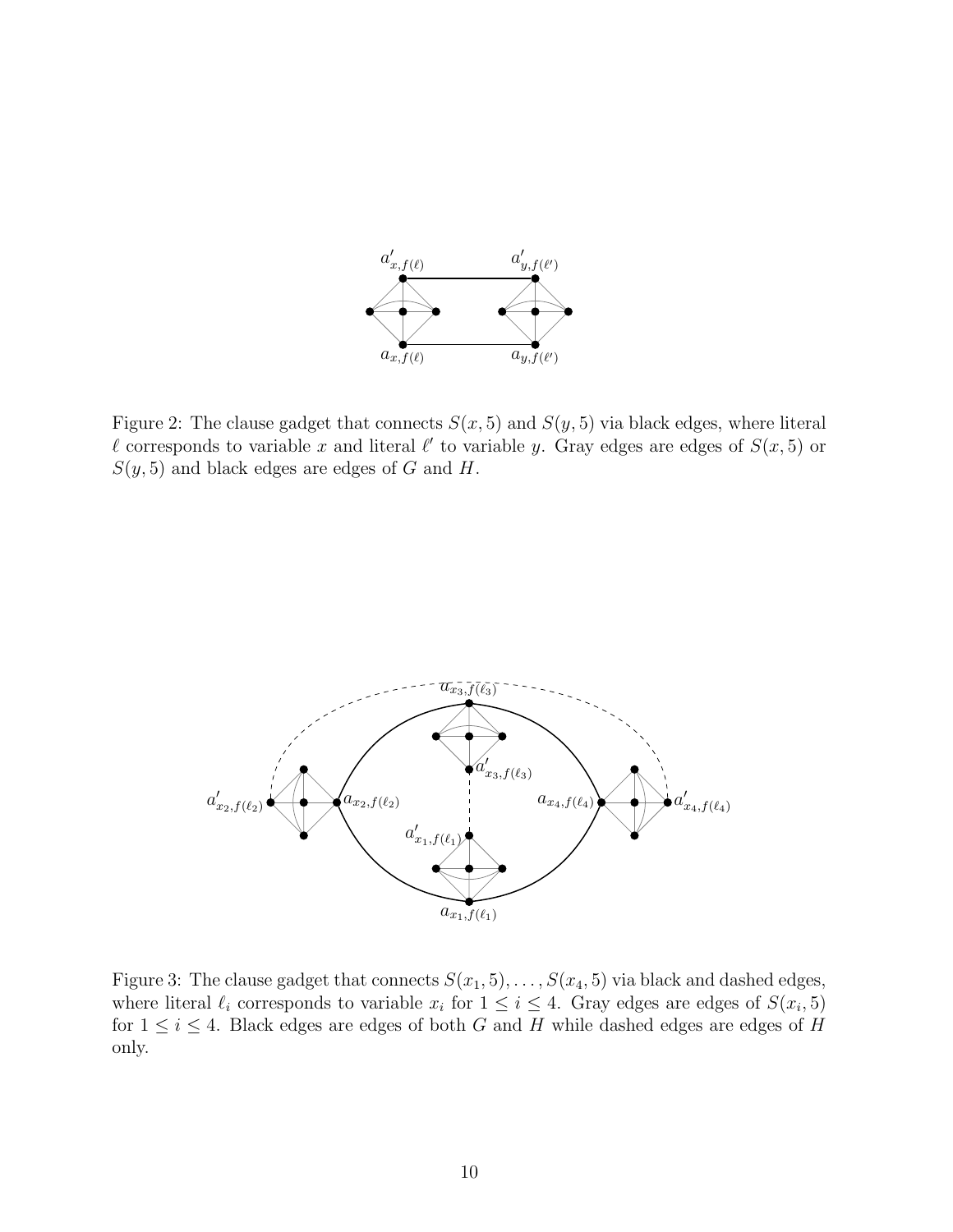- if literal  $\ell$  is the j<sup>th</sup> occurrence of y for some  $y \in X$ , then  $f(\ell) = j$ , and
- if  $\ell$  is the jth occurrence of  $\neg y$  for some  $y \in X$ , then  $f(\ell) = 2 + j$ .

Next, to each variable  $x \in X$ , we associate a variable gadget  $S(x, k)$  as illustrated in Figure [1](#page-8-0) for  $S(x,5)$ . It is a graph with 12 vertices  $a_{x,i}, a'_{x,i}, a^*_{x,i}$  for  $i \in \{1,\ldots,4\}$ , six vertices  $\widehat{x}, \widehat{x}', \widehat{x}^*, \widetilde{x}, \widetilde{x}'$  and six copies  $K^{(\widehat{x})}, K^{(\widehat{x})}, K^{(1)}, K^{(2)}, K^{(3)}, K^{(4)}$  of a complete graph on  $k-2$  vertices. We add edges between vertices  $a_{x,i}, a'_{x,i}, a^*_{x,i}$  for  $i = 1, \ldots, 4$  and  $\widehat{x}, \widehat{x}', \widehat{x}^*, \widetilde{x}, \widetilde{x}'$  in the way depicted in Figure [1.](#page-8-0) Moreover, we add edges from

- each of  $a_{x,i}, a'_{x,i}, a^*_{x,i}$  to every vertex of  $K^{(i)}$ ,
- each of  $\widehat{x}, \widehat{x}', \widehat{x}^*$  to every vertex of  $K^{(\widehat{x})}$ , and
- each of  $\widetilde{x}, \widetilde{x}', \widetilde{x}^*$  to every vertex of  $K^{(\widetilde{x})}$ .

Next, for each 2-clause in  $\mathscr C$  with literals  $\ell$  and  $\ell'$  corresponding, respectively, to variables x and y for some  $x, y \in X$ , we construct a 2-clause gadget that connects  $S(x, k)$  and  $S(y, k)$  in the way depicted in Figure [2.](#page-9-0) We refer to  $a_{x,f(\ell)}$  and  $a_{y,f(\ell')}$  as *special vertices* of the gadget. Finally, for each 4-clause in  $\mathscr C$  with literals  $\ell_1, \ldots, \ell_4$  corresponding, respectively, to variables  $x_1, x_2, x_3, x_4$  for some  $x_1, x_2, x_3, x_4 \in X$ , we construct a 4-clause gadget that connects  $S(x_1, k), \ldots, S(x_4, k)$  in the way depicted in Figure [3.](#page-9-1) We also refer to each  $a_{x_i,f(\ell_i)}$  as a *special vertex* of the gadget. This completes the construction of G and H. Note that G and H both have maximum degree  $k \geq 5$ .

<span id="page-10-0"></span>Claim 3. Let  $p, q \geq 0$  such that  $p + q = k - 3$ . Then in every partition of  $S(x, k)$  into a p*-degenerate subgraph* P *and a* q*-degenerate subgraph* Q *either*

- $a_{x,1}, a_{x,2} \in V(P)$  *and*  $a_{x,3}, a_{x,4} \in V(Q)$ *, or*
- $a_{x,1}, a_{x,2} \in V(Q)$  *and*  $a_{x,3}, a_{x,4} \in V(P)$ *.*

*Proof sketch of claim.* It suffices to show that if  $a_{x,1} \in V(P)$ , then  $a_{x,2} \in V(P)$  and  $a_{x,3}, a_{x,4} \in V(Q)$ . Let us then assume that  $a_{x,1} \in V(P)$ . Recall that the set of neighbours of  $a_{x,1}$  in  $S(x, k)$  induces a complete graph  $K^{(1)}$  on  $k-2$  vertices. Given that  $p+q = k-3$ , exactly p vertices of  $K^{(1)}$  are members of  $V(P)$  while the other  $q+1$  vertices of  $K^{(1)}$  are members of  $V(Q)$ . This implies that both  $a'_{x,1}$  and  $a^*_{x,1}$  belong to  $V(P)$ .

Let us now show that  $\tilde{x} \in V(Q)$ . If  $\tilde{x} \in V(P)$ , then again we find that  $x'$ ,  $\tilde{x}^*$  and exactly p vertices of  $K^{\tilde{x}}$  are members of  $V(P)$  while the other  $q + 1$  of  $K^{\tilde{x}}$  are members of  $V(Q)$ . But the set  $\{a_{x,1}, \tilde{x}, \tilde{x'}, \tilde{x^*}\} \cup ((K^{(1)} \cup K^{\tilde{x}}) \cap V(P))$  induces a graph of minimum degree  $p + 1$ , which contradicts that P is p-degenerate. Hence  $\tilde{x} \in V(Q)$ .

Let us next show that  $\hat{x}, a_{x,2} \in V(P)$ . If  $\hat{x} \in V(Q)$  then, by the same reasoning,  $\hat{x^*}$ ,  $\hat{x}^i$  and q vertices of  $K^{\hat{x}}$  are members of  $V(Q)$  while the other  $p + 1$  vertices of  $K^{\hat{x}}$  are members of  $V(P)$ . Similarly, since  $\tilde{x} \in V(Q)$ , it follows that  $\tilde{x}', \tilde{x}^* \in V(Q)$ . But the set  $V(Q) \cap (\{\hat{x}, \hat{x^*}, \hat{x'}, \tilde{x}, \tilde{x'}, \tilde{x^*}\} \cup K^{\tilde{x}} \cup K^{\hat{x}})$  induces a graph of minimum degree  $q + 1$ , which contradicts that Q is q-degenerate. Similarly, if  $a_{x,2} \in V(Q)$  then the set  $V(Q) \cap$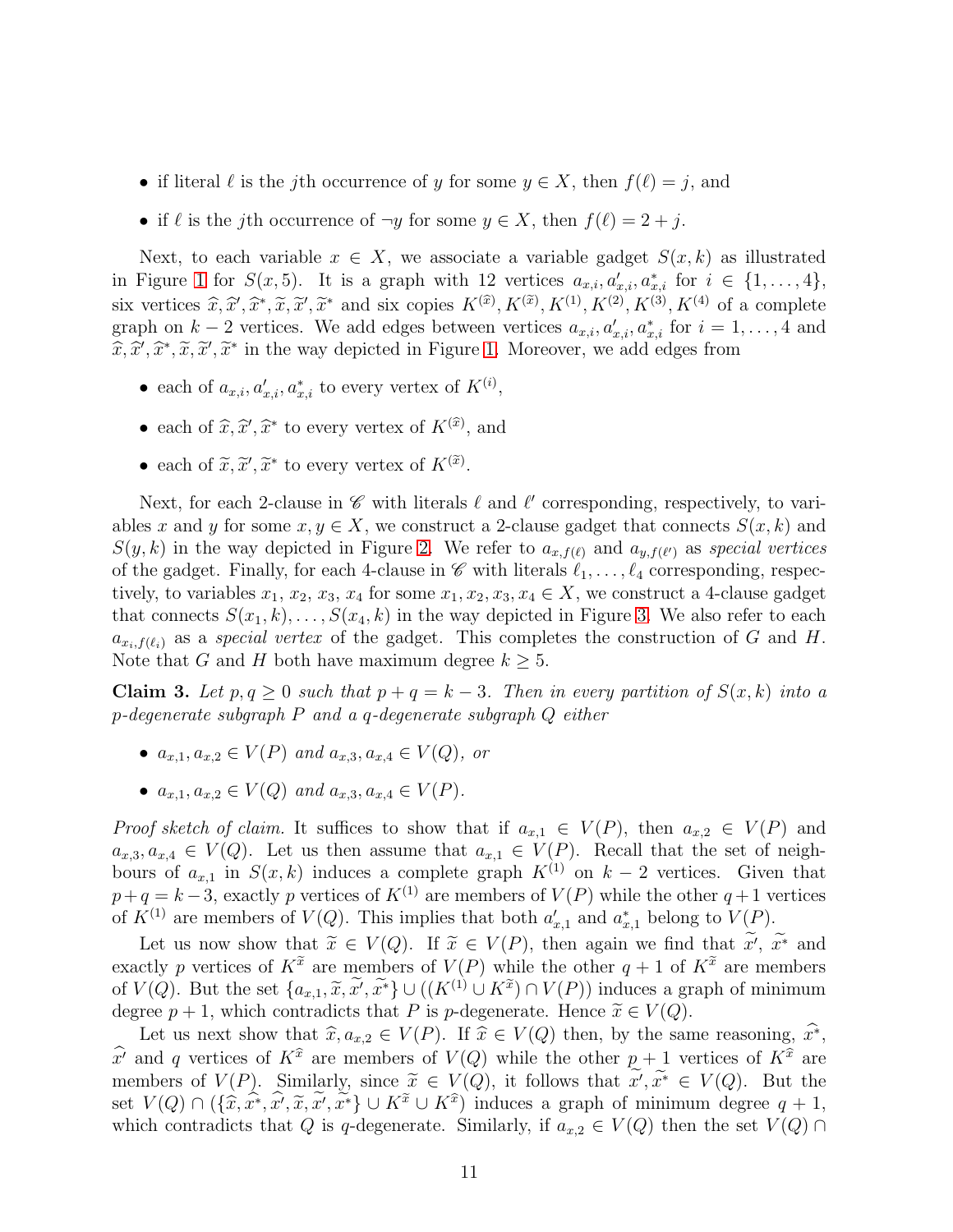$(\{\hat{x}, \hat{x^*}, \hat{x'}, a_{x,2}, a'_{x,2}, a_{x,2}^*\} \cup K^{(2)} \cup K^{\hat{x}})$  induces a graph of minimum degree  $q + 1$ . Hence  $\widehat{x}, a_{x,2} \in V(P)$  as needed.

It remains to show that  $a_{x,3}, a_{x,4} \in V(Q)$ . Using the fact that  $\hat{x} \in V(P)$ , one can argue before that  $a_{x,3}$  and  $a_{x,4}$  are indeed both members of  $V(Q)$ . as before that  $a_{x,3}$  and  $a_{x,4}$  are indeed both members of  $V(Q)$ .

<span id="page-11-0"></span>Claim 4. Let  $p, q \geq 0$  such that  $p + q = k - 3$ . Consider any partition of  $S(x, k)$  into a p*-degenerate subgraph* P *and a* q*-degenerate subgraph* Q*. Then each vertex in* P *(respectively,* Q*) that is not a special vertex or a neighbour of a special vertex has degree* p *in* P *(respectively,* q *in* Q*).*

*Proof.* This follows from the proof of Claim [3.](#page-10-0)

 $\Box$ 

We distinguish three cases depending on the values of  $p$  and  $q$ .

*Case 1*  $p = 1$  and  $q \ge 2$ .

In this case, we reduce from ALL-RSAT. More precisely, we will show that  $(X, \mathscr{C})$ has a satisfying truth assignment with exactly one true literal per 2-clause if and only if G admits a partition into a p-degenerate graph  $P$  and a q-degenerate graph  $Q$ . By Lemma [5,](#page-7-0) deciding whether G has a  $(p, q)$ -partition with  $p = 1$  and  $q \ge 2$  is NP-hard.

Suppose that  $(X, \mathscr{C})$  has a satisfying truth assignment with exactly one true literal per 2-clause. For each  $x \in X$  and each literal  $\ell$  corresponding to x, if  $\ell$  is set to true, then we put  $a_{x,f(\ell)}$  in  $V(Q)$ , and if  $\ell$  is set to false, then we put  $a_{x,f(\ell)}$  in  $V(P)$ .

By Claim [3,](#page-10-0) this partial  $(p, q)$ -partition of G extends to a  $(p, q)$ -partition of each variable gadget of G. To see that this gives a partition of G into a p-degenerate graph P and a q-degenerate Q, notice that

- the degrees of vertices in each of  $P$  and  $Q$  are not affected by the 2-clause gadgets, and
- no cycle in  $P$  is formed by the 4-clause gadgets given that at least one special vertex of each 4-clause gadget belongs to Q.

Using Claim [4,](#page-11-0) one may then easily check that a *p*-degenerate ordering of the vertices in P and a q-degenerate ordering of the vertices in Q can be obtained.

Conversely, suppose that G admits a partition into a p-degenerate graph P and a  $q$ degenerate graph Q. For each  $x \in X$  and each literal  $\ell$  corresponding to x, if  $a_{x,f(\ell)} \in V(Q)$ , then we set  $\ell$  to true, and if  $a_{x,f(\ell)} \in V(P)$ , then we set  $\ell$  to false.

By Claim [3,](#page-10-0) this is a valid truth assignment to the variable in  $X$ . Notice that at least one special vertex of each 4-clause gadget is a member of  $V(Q)$  given that  $p = 1$ . Notice also that exactly one special vertex of each 2-clause gadget is a member of  $V(Q)$ , for if two special vertices, say  $a_{x,i}$  and  $a_{x,j}$ , of a 2-clause gadget are in  $V(Q)$ , then  $a_{x,i}$ ,  $a_{x,j}$ , their neighbours in Q and  $a'_{x,i}$  and  $a'_{x,j}$  would induce a a graph of minimum degree  $q+1$ in Q. Similarly, if both  $a_{x,i}$  and  $a_{x,j}$  are in  $V(P)$ , then these vertices together with their neighbours in P and  $a'_{x,i}$  and  $a'_{x,j}$  would induce a graph of minimum degree 2 in P. Hence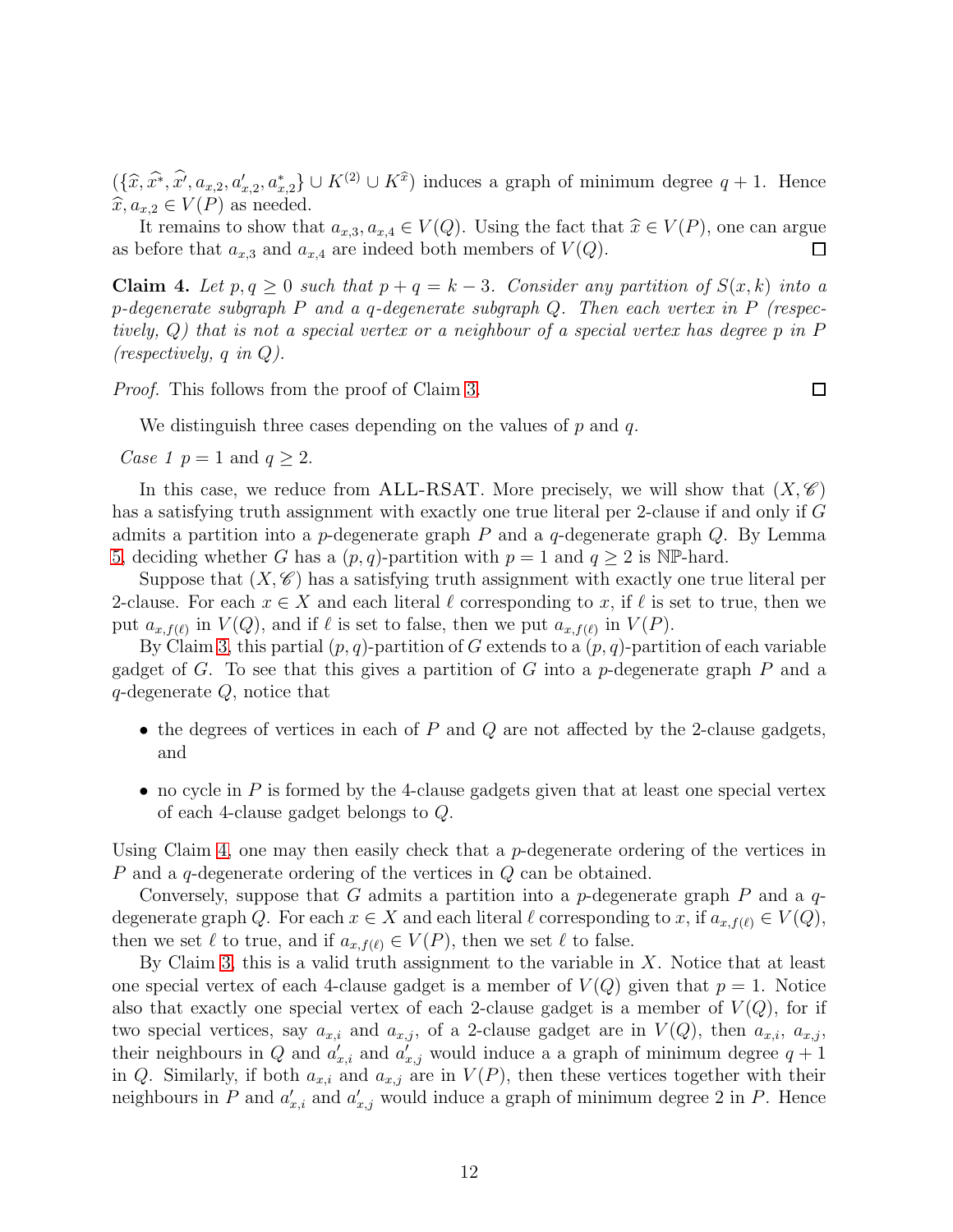we have a satisfying truth assignment of  $(X, \mathscr{C})$  such that each 4-clause has at least one true literal and each 2-clause exactly one true literal. This completes Case 1.

#### *Case 2*  $p = 0$  and  $q \ge 2$ .

In this case, we reduce from EXACT-RSAT. More precisely, we will show that  $(X, \mathscr{C})$ has a satisfying truth assignment with exactly one true literal per clause if and only if H admits a partition into a p-degenerate graph  $P$  and a  $q$ -degenerate graph  $Q$ . By Lemma [5,](#page-7-0) deciding whether H has a  $(p, q)$ -partition with  $p = 0$  and  $q \ge 2$  is NP-hard.

Suppose that  $(X, \mathscr{C})$  has a satisfying truth assignment with exactly one true literal per clause. For each  $x \in X$  and each literal  $\ell$  corresponding to x, if  $\ell$  is set to true, then we put  $a_{x,f(\ell)}$  in  $V(P)$ , and if  $\ell$  is set to false, then we put  $a_{x,f(\ell)}$  in  $V(Q)$ . By Claim [3,](#page-10-0) this partial partition of H can be extended to a  $(p, q)$ -partition of each variable gadget. Clearly, this forms a  $(p, q)$ -partition of every 2-clause gadget. To see that it also forms a  $(p, q)$ -partition of every 4-clause gadget (and therefore a  $(p, q)$ -partition of H), consider a 4-clause gadget with special vertices  $a_{x_1,f(\ell_1)},\ldots,a_{x_4,f(\ell_4)}$ . Suppose without loss of generality that  $a_{x_1,f(\ell_1)}$ are in  $V(P)$  and  $a_{x_2,f(\ell_2)}, a_{x_3,f(\ell_3)}, a_{x_4,f(\ell_4)}$  are in  $V(Q)$ . We extend this partition to the rest of the 4-clause gadget so that  $a'_{x_1,f(\ell_1)} \in V(P)$  and  $a'_{x_1,f(\ell_1)}$  $x'_{x_2,f(\ell_2)}, a'_{x_3,f(\ell_3)}, a'_{x_4,f(\ell_4)} \in V(Q)$ . It is clear that no two vertices in  $V(P)$  are adjacent so it remains to show that vertices in  $V(Q)$ induce a q-degenerate subgraph. Notice that vertex  $a'_{\sigma}$  $C'_{x_4,f(\ell_4)}$  has q neighbours in  $V(Q)$  since its neighbours that are not in  $K^{(4)}$  are in  $V(P)$ . The procedure of first deleting  $a'_{\sigma}$  $'_{x_4,f(\ell_4)},$ followed by the neighbours of  $a'_{i}$  $x_{4,f(\ell_4)}'$  in Q, followed by  $a_{x_4,f(\ell_4)}, a_{x_2,f(\ell_2)}$  and  $a_{x_3,f(\ell_3)}$  in this order etc. (the rest of details are left to the reader) a q-degenerate ordering of vertices in Q can be obtained.

Conversely, suppose that H has a  $(p, q)$ -partition. For each  $x \in X$  and each literal  $\ell$ corresponding to x, if  $a_{x,f(\ell)}$  is in  $V(P)$ , we set  $\ell$  to true, and if  $a_{x,f(\ell)}$  is in  $V(Q)$ , we set  $\ell$  to false. By Claim [3,](#page-10-0) this is a valid truth assignment to the variable in X. As in Case 1, exactly one special vertex of each 2-clause is in  $V(P)$ . Consider a 4-clause with special vertices  $a_{x_1,f(\ell_1)},\ldots,a_{x_4,f(\ell_4)}$ . Exactly one of these special vertices is in  $V(P)$ :

- If at least two of them are in  $V(P)$ , then they are not adjacent (since  $p = 0$ ). Thus  $a_{x_i,f(\ell_i)}, a_{x_{i+2},f(\ell_{i+2})} \in V(P)$  (for some  $i = 1, 2$ ), which implies  $a'_i$  $x_{i,f(\ell_i)}, a'_{x_{i+2},f(\ell_{i+2})} \in$  $V(P)$ . This is impossible since  $a'_{\sigma}$  $x_{i},f(\ell_{i})$  and  $a'_{i}$  $x_{i+2},f(\ell_{i+2})$  are adjacent.
- If all of them are members of  $V(Q)$ , then, considering edges of the gadget that are in H but not in G, one can find a subgraph of Q with minimum degree  $q + 1$ .

This shows that we have a satisfying truth assignment of  $(X, \mathscr{C})$  with exactly one true literal per clause. This completes Case 2.

### *Case 3*  $p, q \geq 2$ .

In this case, we reduce from NAE-RSAT. More precisely, we must show that a  $(X, \mathscr{C})$ has a satisfying truth assignment with at least one false literal and at least one true literal per clause if and only if H admits a  $(p, q)$ -partition. By Lemma [5,](#page-7-0) deciding whether H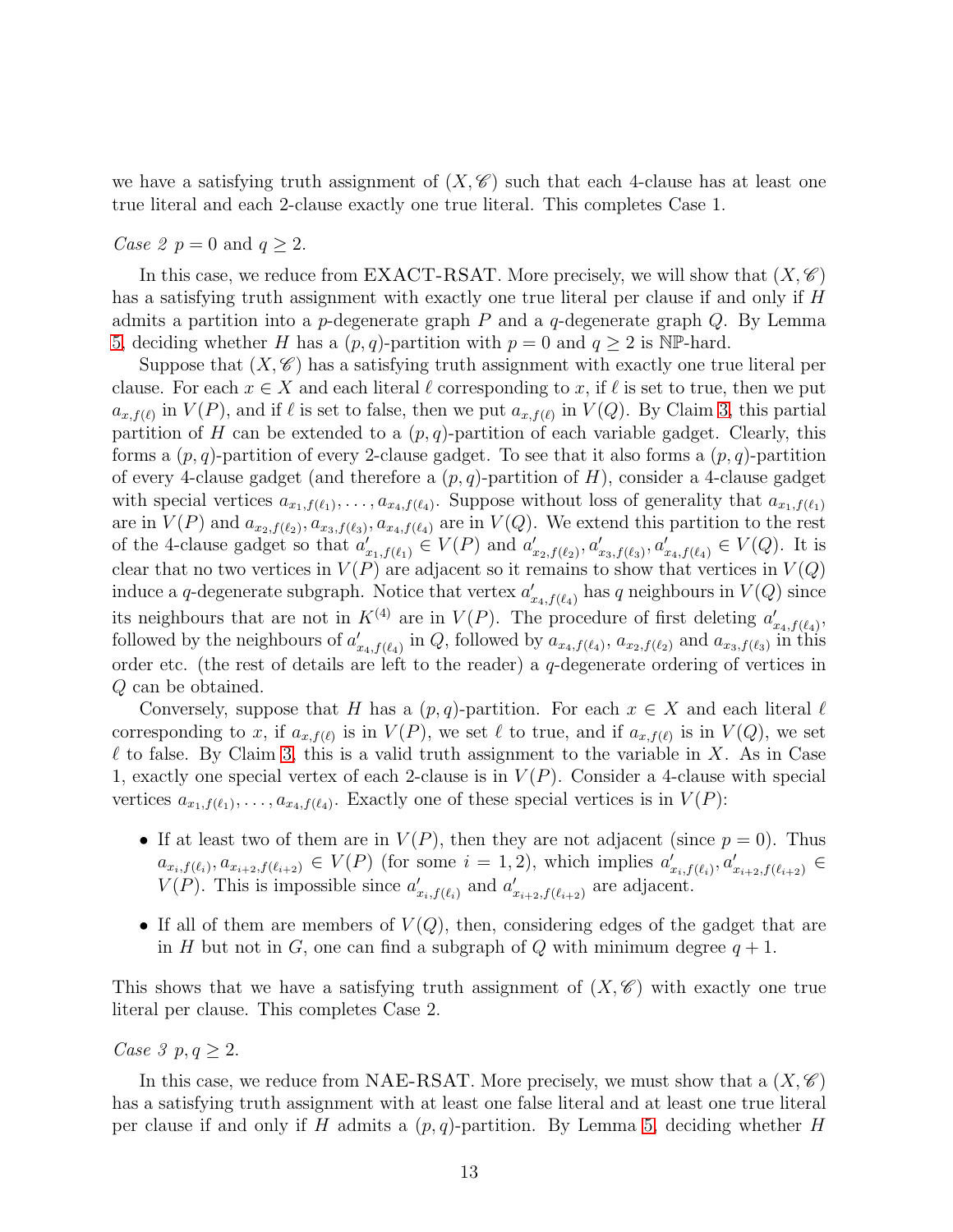has a  $(p, q)$ -partition with  $p, q \geq 2$  is NP-hard. Since the arguments are entirely similar to those of Cases 1 and 2, we leave the details to the reader.

The proof of the theorem is complete.

### 4 Concluding remarks

Let us first note that a straightforward adaptation of the proof of Lemma [2](#page-3-0) leads to the following statement.

<span id="page-13-0"></span>**Proposition 4.1.** *Given integers*  $s \geq 2$  *and*  $p_1, \ldots, p_s \geq 0$ , *a*  $(p_1, \ldots, p_s)$ *-partition of a graph* G with maximum degree  $k \geq 3$  *that is not* k*-regular can be found in*  $O(n + m)$ *-time*  $\sum_{i=1}^{s} p_i \geq k - s.$ 

It is therefore unlikely that the time complexity increases by more than a factor of  $n$ in the outstanding case where  $G$  is  $k$ -regular.

**Conjecture 4.1.** Let G be a connected graph with maximum degree  $k \geq 3$  distinct from  $K_{k+1}$ *. For every*  $s \geq 2$  *and*  $p_1, \ldots, p_s \geq 0$  *such that*  $\sum_{i=1}^s p_i \geq k-s$ , *a* ( $p_1, \ldots, p_s$ )-partition *of*  $G$  *can be found in*  $O(n^2)$  *time.* 

We make a few remarks on the case  $s \geq 3$  with  $\sum_{i=1}^{s} p_i < k - s$ . A simple application of Proposition [4.1](#page-13-0) leads to the following statement.

<span id="page-13-1"></span>**Proposition 4.2.** *Given non-negative integers*  $p, q, p_1, p_2, \ldots, p_t, q_1, \ldots, q_{t'}$  *such that*  $\sum p_i =$  $p-t$  and  $\sum q_i = q-t'$ , if a graph G is  $(p, q)$ *-partitionable, then* G is also  $(p_1, \ldots, p_t, q_1, \ldots, q_{t'})$ *partitionable.*

Proposition [4.2](#page-13-1) can be understood to mean (although rather imprecisely) that the complexity of Problem [1](#page-1-0) in the situation when  $\sum_{i=1}^{s} p_i < k - s$  does not increase as s increases. Phrased differently, Proposition [4.2](#page-13-1) states informally that if one can find a partition into two subgraphs with prescribed degeneracy, then one can also find a partition of the same graph into more than two subgraphs with prescribed degeneracy, provided some condition on the sum of the prescribed degeneracies is met.

We therefore hoped that the problem is  $NP$ -complete whenever s is as large as possible (that is, when a partition into independent sets is sought) as this would suggest that the problem is NP-complete for every  $s \geq 2$ . As it happens, however, when s is of maximum value, the problem is tractable as long as k is not too small and  $(k - s) - \sum_{i=1}^{s} p_i$  is not very large [\[14\]](#page-14-14). This might indicate that determining the frontier between tractability and hardness for every value of s in Problem [1](#page-1-0) will be a difficult task.

# Acknowledgements

The authors are grateful to both referees for their careful reading of the paper and for their suggestions that significantly improved the presentation of the paper. This work received support from the Research Council of Norway via the project CLASSIS, grant number 249994.

 $\Box$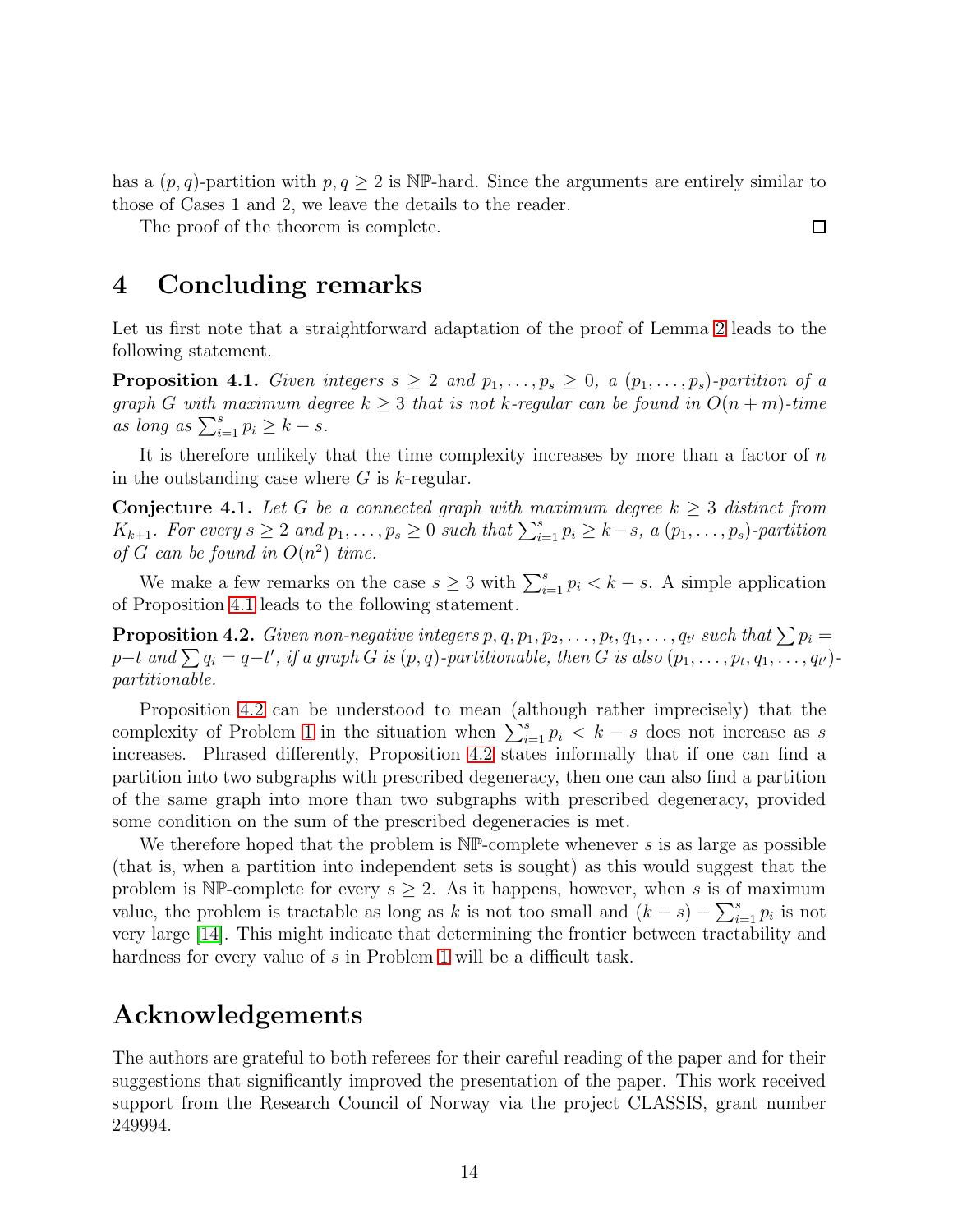## <span id="page-14-2"></span>References

- <span id="page-14-7"></span>[1] N. Alon, J. Kahn, and P. D. Seymour. Large induced degenerate subgraphs. *Graphs and Combinatorics*, 3(1):203–211, 1987.
- <span id="page-14-5"></span>[2] B. Baetz and D. R. Wood. Brooks' vertex-colouring theorem in linear time. *CoRR*, abs/1401.8023, 2014.
- <span id="page-14-10"></span>[3] M. Bonamy, K. K. Dabrowski, C. Feghali, M. Johnson, and D. Paulusma. Recognizing graphs close to bipartite graphs. *Proc. MFCS 2017, LIPIcs*, 83:70:1–70:14, 2017.
- [4] M. Bonamy, K. K. Dabrowski, C. Feghali, M. Johnson, and D. Paulusma. Recognizing graphs close to bipartite graphs with an application to colouring reconfiguration. *CoRR*, abs/1707.09817, 2017.
- <span id="page-14-4"></span><span id="page-14-3"></span>[5] O. V. Borodin, A. V. Kostochka, and B. Toft. Variable degeneracy: extensions of Brooks' and Gallai's theorems. *Discrete Mathematics*, 214(1–3):101–112, 2000.
- <span id="page-14-8"></span>[6] R. L. Brooks. On colouring the nodes of a network. *Mathematical Proceedings of the Cambridge Philosophical Society*, 37(2):194–197, 1941.
- [7] P. A. Catlin and H.-J. Lai. Vertex arboricity and maximum degree. *Discrete Mathematics*, 141(1–3):37–46, 1995.
- <span id="page-14-12"></span><span id="page-14-11"></span>[8] C. Feghali, M. Johnson, and D. Paulusma. A reconfigurations analogue of Brooks' Theorem and its consequences. *Journal of Graph Theory*, 83(4):340–358, 2016.
- <span id="page-14-13"></span>[9] C. Feghali, M. Johnson, and D. Paulusma. Kempe equivalence of colourings of cubic graphs. *European Journal of Combinatorics*, 59:1–10, 2017.
- <span id="page-14-9"></span>[10] M. R. Garey and D. S. Johnson. *Computers and intractability*, volume 29. wh freeman New York, 2002.
- [11] H. V. Kronk and J. Mitchem. Critical point-arboritic graphs. *Journal of the London Mathematical Society*, 2(3):459–466, 1975.
- <span id="page-14-0"></span>[12] D. R. Lick and A. T. White. k-degenerate graphs. *Canadian J. of Mathematics*, 22:1082–1096, 1970.
- <span id="page-14-14"></span><span id="page-14-6"></span>[13] L. Lovász. Three short proofs in graph theory. *Journal of Combinatorial Theory*, *Series B*, 19:269–271, 1975.
- [14] M. Molloy and B. Reed. Colouring graphs whose chromatic number is almost their maximum degree. In *Latin American Symposium on Theoretical Informatics*, pages 216–225. Springer, 1998.
- <span id="page-14-1"></span>[15] C. Thomassen. Decomposing a planar graph into degenerate graphs. *Journal of combinatorial theory, Series B*, 65(2):305–314, 1995.